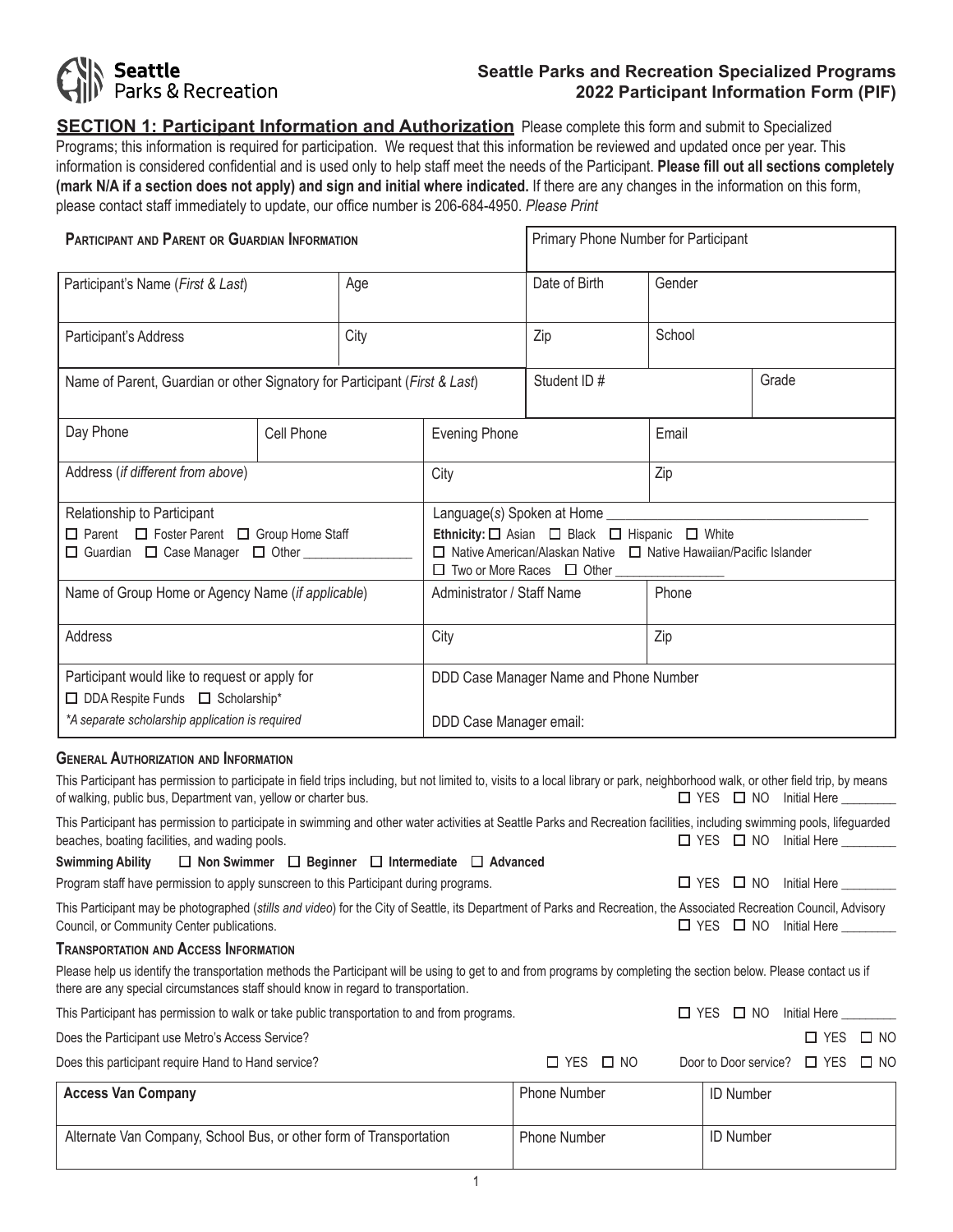

#### **Participant's Name (First) (Last)**

#### **Emergency Contacts and Pick-Up Authorization and Information**

The parent or guardian will be contacted first in case of emergency (after 911). Please list additional parents, family members, and others you would like us to contact if we cannot reach you in an emergency or for transportation reasons.

| 1) Contact Name (First & Last) |            |                      | <b>Relationship to Participant</b> |
|--------------------------------|------------|----------------------|------------------------------------|
| Day Phone                      | Cell Phone | <b>Evening Phone</b> | Email                              |
| Address                        |            | City                 | Zip                                |
| 2) Contact Name (First & Last) |            |                      | <b>Relationship to Participant</b> |
| Day Phone                      | Cell Phone | <b>Evening Phone</b> | Email                              |
| Address                        |            | City                 | Zip                                |

#### **Legal Documentation Information**

Please complete the information below that pertains to the Participant, regarding documentation relating to a parenting plan or a current restraining order which has been issued by a legal authority and in effect in the State of Washington.

| <b>Parenting Plan</b>                                 | <b>Restraining Order</b>                              |  |  |
|-------------------------------------------------------|-------------------------------------------------------|--|--|
| □ YES □ NO Expiration Date                            | $ \Box$ YES $\Box$ NO Expiration Date                 |  |  |
| If yes, provide a copy for Participant's program file | If yes, provide a copy for Participant's program file |  |  |

## **Parental Consent, Release and Waiver of Liability, Assumption of Risk, and Indemnity Agreement**

**EVENT(S)**: All programs and activities offered by or through Seattle Parks and Recreation and Associated Recreation Council including, but not limited to, recreation activities and classes, summer camp, afterschool programs, preschool, teen programs, special events, field trips, sports, and athletics.

IN CONSIDERATION of the Participant being permitted to participate in any way in the EVENT(S), I agree:

I know the nature of the EVENT(s) and the Participant's experience and capabilities, and believe the Participant to be qualified to participate in the Event(s). The Participant and I will inspect the premises, facilities, and equipment to be used or with which the Participant may come in contact to ensure it is safe to our satisfaction. I have spoken with the Participant about the dangers of the activities and the fact that the Participant could-for a variety of known, unknown, foreseeable and unforeseeable reasons, **including negligence** of the City of Seattle, its employees and volunteers, officers and agents-be seriously injured. In extreme cases, such injuries could include permanent disability, paralysis or even death ("risks"). Even understanding these risks, I consent to the participant's participation in the Event(s) and assert that the Participant is willing to participate in the event.

I accept and assume all risks, and assume all responsibility for the losses, costs and/or damages following an injury related to the Event(s), including disability, paralysis or death, even if caused in whole or in part by the negligence of the following releases: the City of Seattle, its employees and volunteers, officers and agents. **My acceptance of these risks includes releasing and agreeing not to sue the releases. I also agree to indemnify and save and hold harmless the releases and each of them from any and all litigation expenses, attorney fees, loss, liability, damage, or cost they may incur due to a claim made against any of the releases identified above based on an injury to the Participant, whether the claim is based on the negligence of the releases or otherwise and whether the claim is made by me, is made on behalf of the Participant, or is otherwise made.**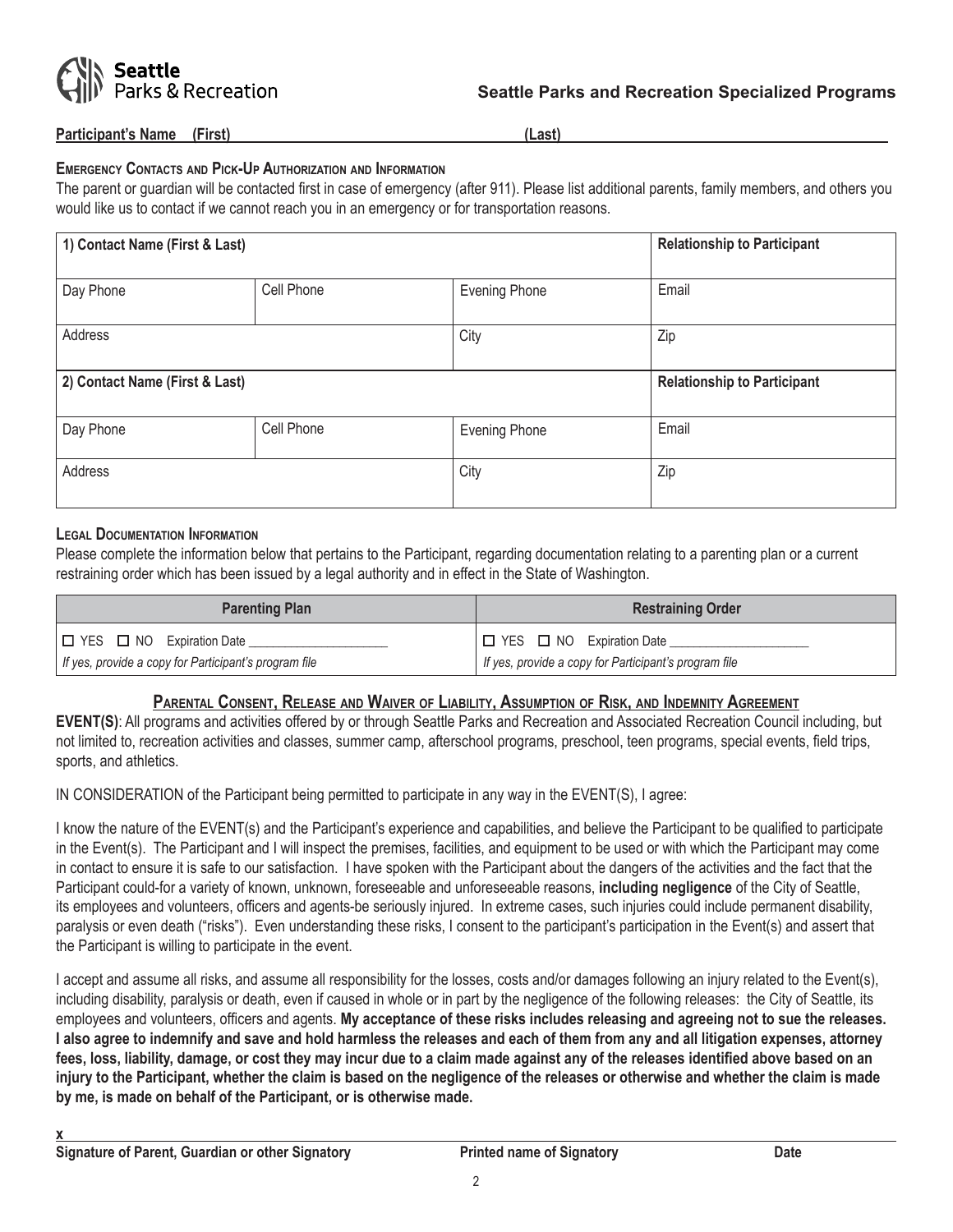

# **SECTION 2: Medical History**

| <b>Participant's Name (First)</b>                                  | (Last)                                            |                                                                     |  |
|--------------------------------------------------------------------|---------------------------------------------------|---------------------------------------------------------------------|--|
|                                                                    |                                                   |                                                                     |  |
| Is direct line of sight required? $\Box$ YES $\Box$ NO             |                                                   |                                                                     |  |
| Does the Participant need 1 on 1 supervision? $\Box$ YES $\Box$ NO |                                                   | If yes, I understand I will need to provide an aide for participant |  |
| Will Participant be accompanied by an aide? $\Box$ YES $\Box$ NO   | If yes, please fill in the Aide information below |                                                                     |  |
|                                                                    |                                                   |                                                                     |  |
| <b>Physician Name</b>                                              | <b>Physician Phone</b>                            |                                                                     |  |
| <b>Physician Address</b>                                           | City                                              | Zip                                                                 |  |
| Medical Insurance Company                                          | <b>Policy Number</b>                              |                                                                     |  |
| Preferred Hospital for Treatment                                   |                                                   |                                                                     |  |

This Participant experiences the following: Please check 'None' or all that applies. Providing this information will help us to ensure the Participant has a positive experience. Efforts will be made to provide reasonable accommodation in accordance with the Americans with Disabilities Act. Unless you have religious objections, we cannot allow the Participant to participate without this information and the included authorizations. If you have religious objections, please submit a written statement of those objections.

| $\Box$ None                                                                                                                                                                                                                    | $\square$ ADD                                                                          | $\Box$ ADHD                |                                                                        | $\Box$ Allergies           |                               | <b>Currently Taking</b>                                                    |  |
|--------------------------------------------------------------------------------------------------------------------------------------------------------------------------------------------------------------------------------|----------------------------------------------------------------------------------------|----------------------------|------------------------------------------------------------------------|----------------------------|-------------------------------|----------------------------------------------------------------------------|--|
| $\Box$ Asthma                                                                                                                                                                                                                  | □ Asperger's Syndrome                                                                  | $\Box$ Autism              |                                                                        | $\Box$ Behavior Disorder   |                               | Medications at<br>$\Box$ Home<br>$\Box$ School                             |  |
| $\Box$ Developmental Disability                                                                                                                                                                                                | $\Box$ Diabetes                                                                        | $\Box$ Hearing Impairment  |                                                                        | $\Box$ Learning Disability |                               | $\Box$ Program<br>$\Box$ None                                              |  |
| $\Box$ Mental Disability                                                                                                                                                                                                       | $\Box$ Physical Disability                                                             | $\Box$ History of Seizures |                                                                        | $\Box$ Visual Impairment   |                               | $\Box$ Other                                                               |  |
| <b>MOBILITY-WALKS</b><br>$\Box$ Independent<br>$\Box$ With Support                                                                                                                                                             | $\Box$ Balance Issues<br>$\Box$ Crutches<br>$\Box$ Cane or Walker                      |                            | <b>WHEELCHAIR</b><br>$\Box$ Power<br>Please keep power cord with chair |                            |                               | $\Box$ Manual (select one below)<br>$\Box$ Independent<br>$\Box$ Dependent |  |
| <b>TRANSFERS</b><br>$\Box$ Independent                                                                                                                                                                                         | Stand-by Supervision<br>$\Box$ To Toilet                                               |                            | $\Box$ In and Out of Bed<br>$\Box$ To Floor                            |                            |                               | $\Box$ Assist – 1 person<br>$\Box$ Assist – 2 people                       |  |
| Comments                                                                                                                                                                                                                       |                                                                                        |                            |                                                                        |                            |                               |                                                                            |  |
| <b>ADAPTIVE DEVICES</b><br>$\Box$ None<br>$\Box$ Splint<br>$\Box$ Other                                                                                                                                                        | $\Box$ CPAP<br>$\Box$ Braces (type) $\_\_$<br>$\Box$ Night Braces                      |                            | $\Box$ Prothesis<br>$\Box$ Dentures<br>$\Box$ Glasses                  |                            | $\Box$ Shunt<br>$\Box$ Helmet | $\Box$ Hearing Aid                                                         |  |
|                                                                                                                                                                                                                                | Please label devices with Participants name in instructions for use whenever possible. |                            |                                                                        |                            |                               |                                                                            |  |
| Seizures Does the Participant have a history of seizures?                                                                                                                                                                      |                                                                                        |                            | $\Box$ YES $\Box$ NO                                                   |                            |                               |                                                                            |  |
| Has the participant been hospitalized or received rescue medications?                                                                                                                                                          |                                                                                        |                            | $\Box$ YES $\Box$ NO                                                   |                            |                               |                                                                            |  |
| Do seizures typically last more than 3 minutes?                                                                                                                                                                                |                                                                                        |                            | $\Box$ YES $\Box$ NO                                                   |                            |                               |                                                                            |  |
| Last hospitalization date entertainment and the control with Minister and Minister and Minister and Minister and Minister and Minister and Minister and Minister and Minister and Minister and Minister and Minister and Minis |                                                                                        |                            |                                                                        |                            |                               |                                                                            |  |
| Describe what recovery is like:                                                                                                                                                                                                |                                                                                        |                            |                                                                        |                            |                               |                                                                            |  |
| * If the Participant has a seizure protocol, please attach it with any additional information on a separate sheet.                                                                                                             |                                                                                        |                            |                                                                        |                            |                               |                                                                            |  |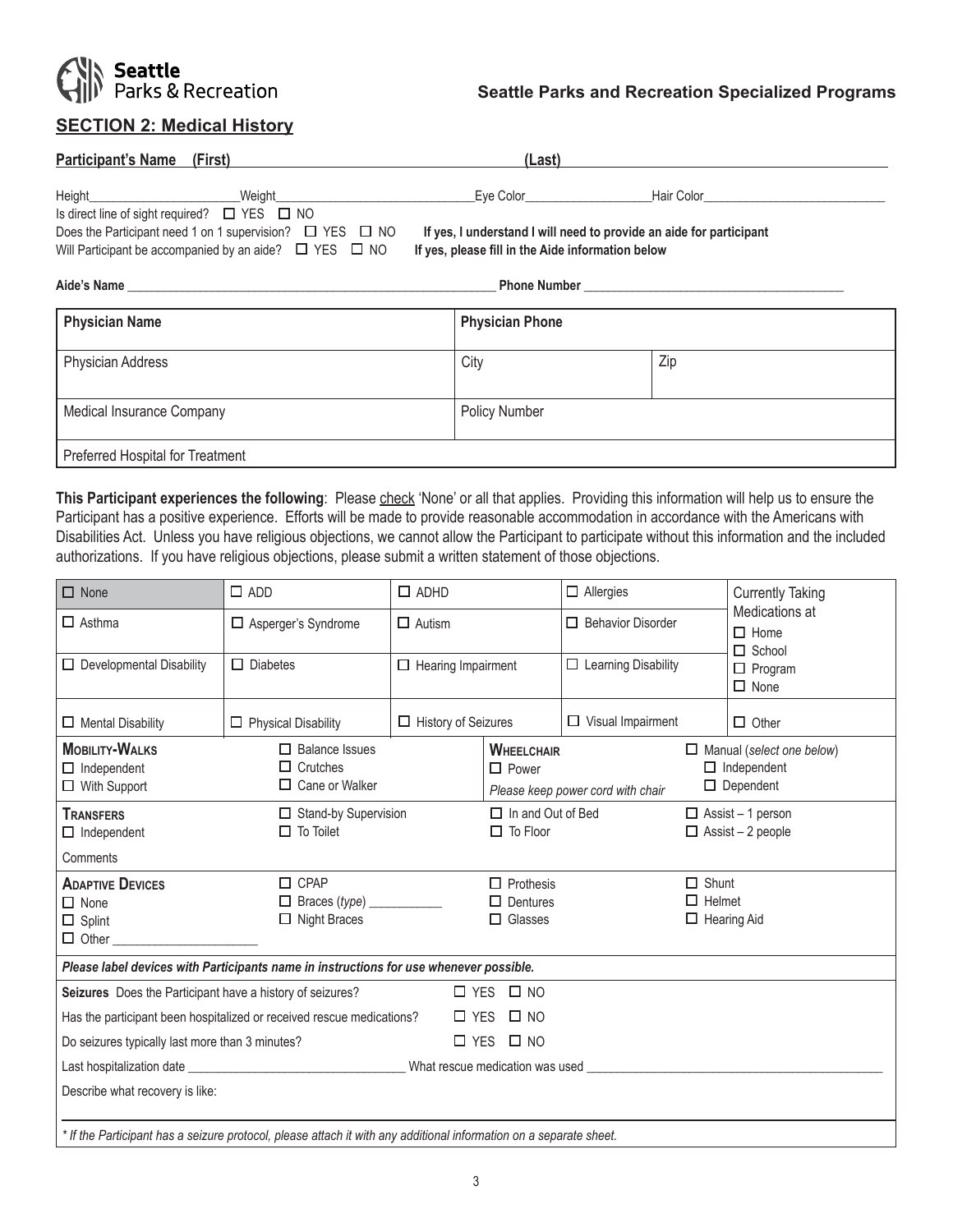

**Participant's Name (First) (Last)** 

| <b>A</b> LLERGIES (please list any known allergies) |  |  |  |  |
|-----------------------------------------------------|--|--|--|--|
|-----------------------------------------------------|--|--|--|--|

| Food Allergies $\Box$ Yes $\Box$ No<br>Food allergic to _______________<br>$\Box$ Mild $\Box$ Severe |                                                                 | $\Box$ Asthma<br>$\Box$ Mild $\Box$ Severe<br>Inhaler $\Box$ YES $\Box$ NO |                                    | $\Box$ Insects (type) $\_\_\_\_\_\_\_\_\_\_\_\_\_\_\_\_\_\_\_\_$<br>$\Box$ Mild $\Box$ Severe<br>Epi-Pen $\Box$ Yes $\Box$ No |  |
|------------------------------------------------------------------------------------------------------|-----------------------------------------------------------------|----------------------------------------------------------------------------|------------------------------------|-------------------------------------------------------------------------------------------------------------------------------|--|
| Food Allergic to _______________<br>$\Box$ Mild $\Box$ Severe                                        |                                                                 | $\Box$ Pollens<br>$\Box$ Mild $\Box$ Severe                                |                                    |                                                                                                                               |  |
| What needs to be done if an allergic reaction occurs?                                                |                                                                 |                                                                            |                                    |                                                                                                                               |  |
| <b>EATING</b>                                                                                        | <b>FOOD PREPARATION</b>                                         |                                                                            | $\Box$ Difficulty Swallowing       |                                                                                                                               |  |
| $\Box$ No Assist $\Box$ Partial Assist<br>$\Box$ Total Assist $\Box$ Tube Fed                        | $\Box$ None<br>$\Box$ Chopped<br>$\Box$ Blended<br>$\Box$ Other |                                                                            | $\Box$ Adaptive Utensils (type)    |                                                                                                                               |  |
|                                                                                                      |                                                                 |                                                                            | $\Box$ Problem Foods (please list) |                                                                                                                               |  |

**Dietary Needs (***Please describe any special diet***):**

Are there any foods the Participant must avoid or be controlled for?  $\square$  YES  $\square$  NO If yes, please list:

| <b>TOILETTING</b><br>$\Box$ No Assist<br>$\Box$ Partial Assist<br>$\Box$ Total Assist<br>$\Box$ Other<br>Catheter $\Box$ YES $\Box$ NO (list type): | <b>BLADDER CONTROL</b><br>$\Box$ Normal<br>$\Box$ Partial<br>$\Box$ Incontinent<br>$\Box$ Reminders | <b>BOWEL CONTROL</b><br>$\Box$ Normal<br>$\Box$ Partial<br>$\Box$ Incontinent<br>$\Box$ Reminders<br>$\Box$ Laxative | <b>AIDS USED</b><br>$\Box$ None<br>$\Box$ Bedpan<br>$\Box$ Diapers<br>$\Box$ Other: |  |  |
|-----------------------------------------------------------------------------------------------------------------------------------------------------|-----------------------------------------------------------------------------------------------------|----------------------------------------------------------------------------------------------------------------------|-------------------------------------------------------------------------------------|--|--|
| Comments                                                                                                                                            |                                                                                                     |                                                                                                                      |                                                                                     |  |  |
| For females, what is the approximate date of menstrual cycle?                                                                                       |                                                                                                     |                                                                                                                      |                                                                                     |  |  |

## **Over the Counter Medication**

Can Over-the-Counter medications be administered to the Participant while in programs?  $\Box$  YES  $\Box$  NO

I would prefer a telephone call from staff before Over-the-Counter medications are administered  $\Box$  YES  $\Box$  NO

| Medication | Check yes if OK to give | Dosage | Medication | Check yes if OK to give | Dosage |
|------------|-------------------------|--------|------------|-------------------------|--------|
| Tylenol    | $\Box$ YES $\Box$ NO    |        |            | D YES □ NO              |        |
| Ibuprofen  | $\Box$ YES $\Box$ NO    |        |            | D YES □ NO              |        |
| Benadryl   | $\Box$ YES $\Box$ NO    |        |            | $\Box$ YES $\Box$ NO    |        |
| Sudafed    | $\Box$ YES $\Box$ NO    |        |            | '□ YES □ NO             |        |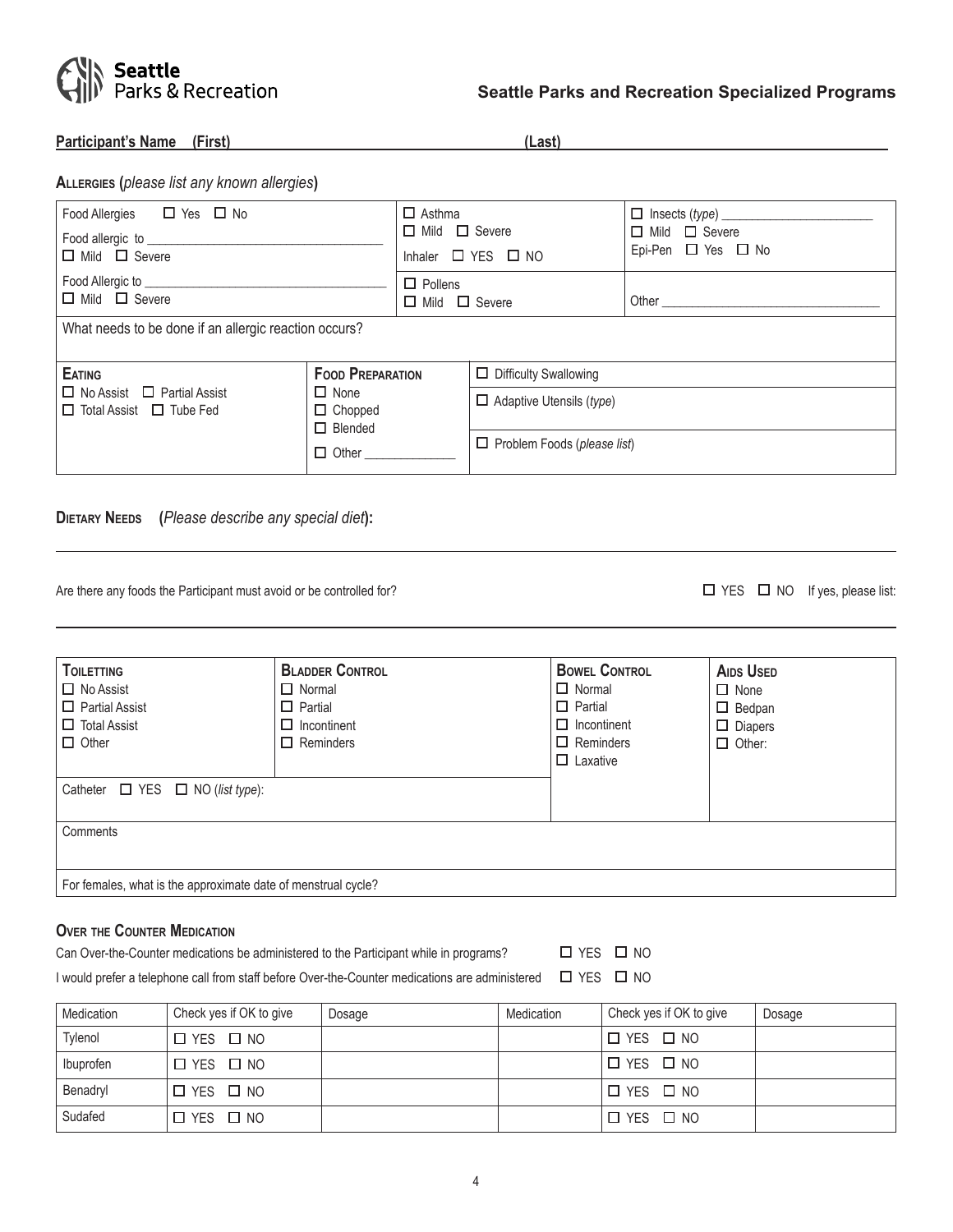

**Participant's Name (First) (Last)** 

|                                                                                                                                                                                                                                                                                                                       |                                                                         | MEDICAL HISTORY Does or has the Participant had any of the following (record date where applicable)                 |      |                     |      |
|-----------------------------------------------------------------------------------------------------------------------------------------------------------------------------------------------------------------------------------------------------------------------------------------------------------------------|-------------------------------------------------------------------------|---------------------------------------------------------------------------------------------------------------------|------|---------------------|------|
|                                                                                                                                                                                                                                                                                                                       | Date                                                                    |                                                                                                                     | Date |                     | Date |
| Arthritis                                                                                                                                                                                                                                                                                                             |                                                                         | <b>Bleeding Disorder</b>                                                                                            |      | Chicken Pox         |      |
| Ear Infections                                                                                                                                                                                                                                                                                                        |                                                                         | Hypertension                                                                                                        |      | Measles             |      |
| <b>Heart Defect</b>                                                                                                                                                                                                                                                                                                   |                                                                         | Mononucleosis                                                                                                       |      | Rubella             |      |
| <b>Diabetes</b>                                                                                                                                                                                                                                                                                                       |                                                                         | Decubitus Ulcer                                                                                                     |      | Mumps               |      |
|                                                                                                                                                                                                                                                                                                                       |                                                                         | IMMUNIZATION HISTORY Write the date of basic immunizations, and most recent booster, or write "unknown" and initial |      |                     |      |
|                                                                                                                                                                                                                                                                                                                       | Date                                                                    |                                                                                                                     | Date |                     | Date |
| <b>DPT</b>                                                                                                                                                                                                                                                                                                            |                                                                         | Rubella                                                                                                             |      | Tuberculosis (T.B.) |      |
| Polio                                                                                                                                                                                                                                                                                                                 |                                                                         | Small Pox                                                                                                           |      | Mumps               |      |
| Measles                                                                                                                                                                                                                                                                                                               |                                                                         | Tetanus                                                                                                             |      | Other               |      |
| COMMUNICATION (please check all that apply)<br>$\Box$ Verbal<br>$\Box$ Communication Board<br>$\Box$ Non-Verbal<br>$\Box$ Verbal (Hard to Understand)<br>$\Box$ Communication Book<br>$\Box$ Gestures<br>$\Box$ Electronic Communication<br>$\Box$ Verbal with Adaptive Equipment<br>$\Box$ Sign Language<br>Comments |                                                                         |                                                                                                                     |      |                     |      |
| How can we encourage positive behaviors?                                                                                                                                                                                                                                                                              |                                                                         |                                                                                                                     |      |                     |      |
|                                                                                                                                                                                                                                                                                                                       | How can we prevent and discourage problem behaviors?                    |                                                                                                                     |      |                     |      |
|                                                                                                                                                                                                                                                                                                                       | What types of noises, activities, or situations bother the Participant? |                                                                                                                     |      |                     |      |
| What are his or her reactions?                                                                                                                                                                                                                                                                                        |                                                                         |                                                                                                                     |      |                     |      |
| Does the Participant have any other sensitivity?                                                                                                                                                                                                                                                                      |                                                                         |                                                                                                                     |      |                     |      |
|                                                                                                                                                                                                                                                                                                                       |                                                                         |                                                                                                                     |      |                     |      |
| Does the Participant have a history of wandering? □ YES<br>$\square$ NO<br>If yes, what are the triggers?                                                                                                                                                                                                             |                                                                         |                                                                                                                     |      |                     |      |
|                                                                                                                                                                                                                                                                                                                       | Please tell us anything else pertaining to the needs of the Participant |                                                                                                                     |      |                     |      |
|                                                                                                                                                                                                                                                                                                                       |                                                                         |                                                                                                                     |      |                     |      |

*\*if there is any additional information to include, please attach additional pages of information.*